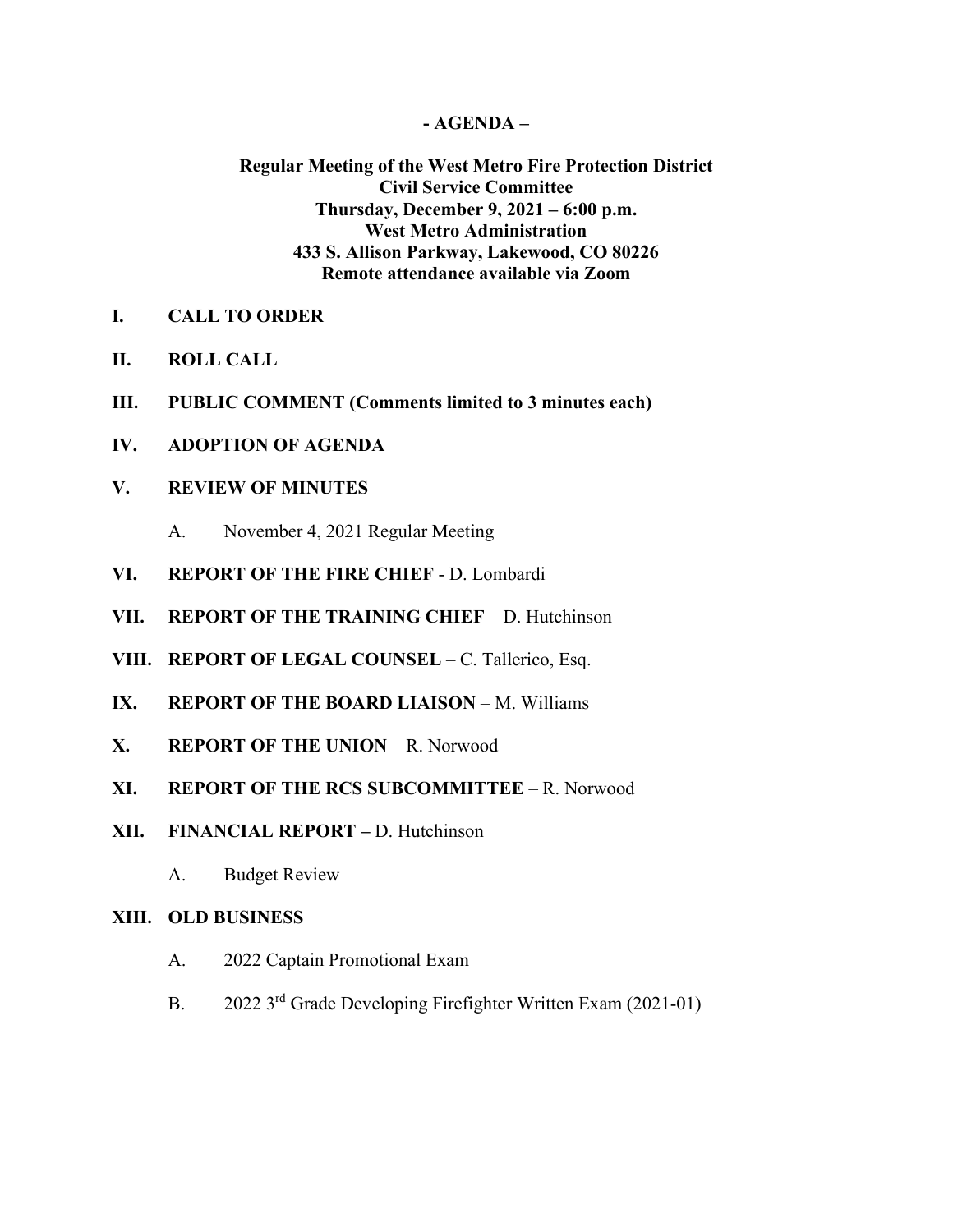# **XIV. NEW BUSINESS**

- A. Certify the Top Five Names from the Eligibility Register for the Rank of Lieutenant
- B. Retain Special Independent Counsel Dick Lyons for the Civil Service Committee – President Don Sherman
- C. Set Hearing Date for Appeal of Command Order of Discipline by Nickalus Bourne – Fire Chief Don Lombardi

## **XV. OTHER MATTERS**

A. Civil Service Committee and Board of Directors Holiday Gathering at 240 Union – December 15, 2021 - CANCELLED

## **XVI. EXECUTIVE SESSION**

## **XVII. ADJOURNMENT**

## **XVIII.ANNOUNCEMENTS**

| December 10, 2021 | 4:30 p.m., WMFR Recruit Academy Graduation,<br>Dakota Ridge High School, 13399 W. Coal Mine<br>Ave, Littleton, CO 80127             |
|-------------------|-------------------------------------------------------------------------------------------------------------------------------------|
| December 15, 2021 | CANCELLED 6:00 p.m., WMFR Board and Civil<br>Service Committee Holiday Party, 240 Union, 240<br>Union Boulevard, Lakewood, CO 80228 |
| January 13, 2022  | 6:00 p.m., Civil Service Committee Meeting, 433 S.<br>Allison Parkway, Lakewood, CO                                                 |
| January 18, 2022  | 6:30 p.m., Board of Directors Meeting, 433 S.<br>Allison Parkway, Lakewood, CO                                                      |
| February 10, 2022 | 6:00 p.m., Civil Service Committee Meeting, 433 S.<br>Allison Parkway, Lakewood, CO                                                 |
| February 15, 2022 | 6:30 p.m., Board of Directors Meeting, 433 S.<br>Allison Parkway, Lakewood, CO                                                      |
| March 10, 2022    | 6:00 p.m., Civil Service Committee Meeting, 433 S.<br>Allison Parkway, Lakewood, CO                                                 |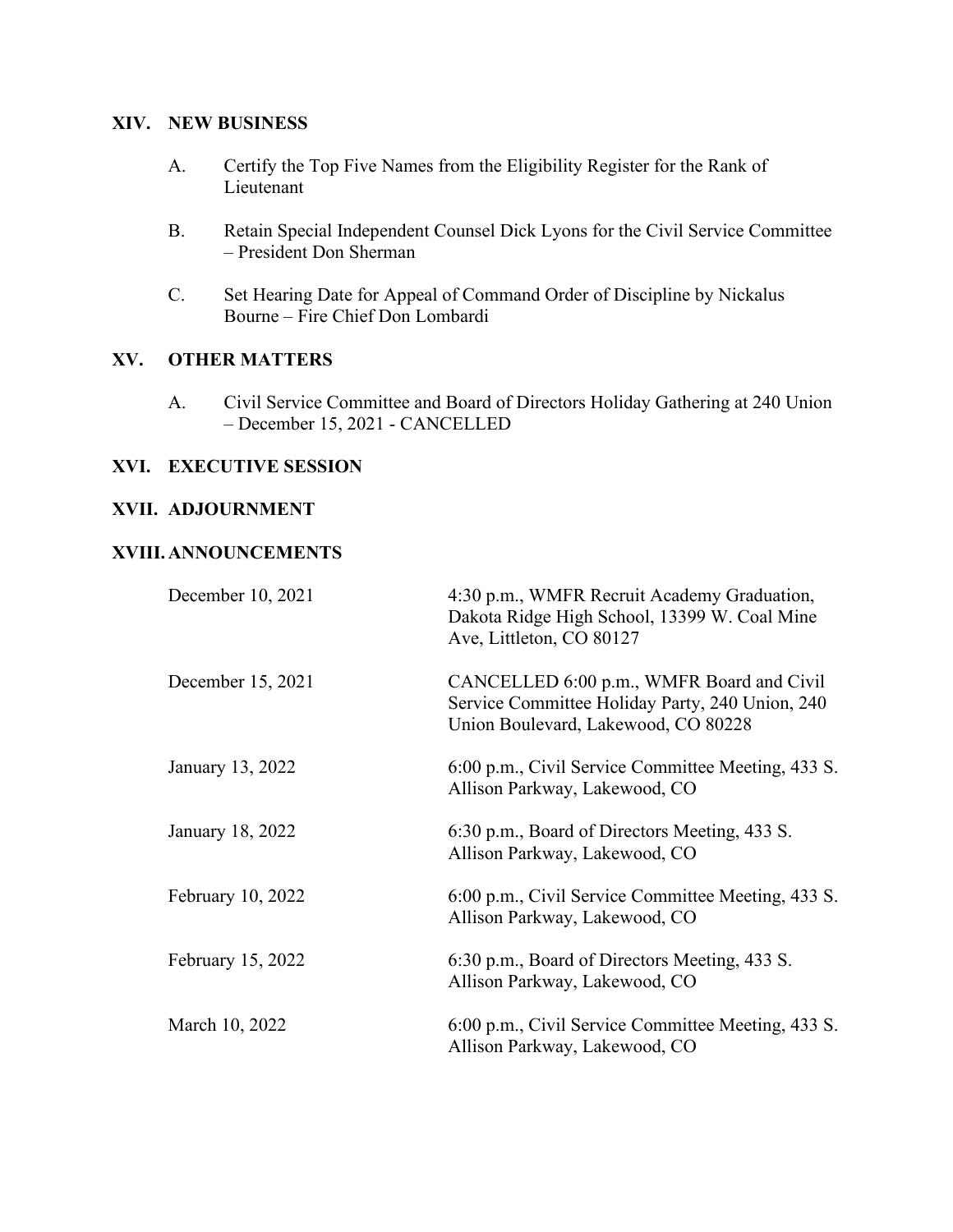| March 15, 2022     | 6:30 p.m., Board of Directors Meeting, 433 S.<br>Allison Parkway, Lakewood, CO      |
|--------------------|-------------------------------------------------------------------------------------|
| April 14, 2022     | 6:00 p.m., Civil Service Committee Meeting, 433 S.<br>Allison Parkway, Lakewood, CO |
| April 19, 2022     | 6:30 p.m., Board of Directors Meeting, 433 S.<br>Allison Parkway, Lakewood, CO      |
| May 7, 2022        | 11:00 a.m., Colorado Fallen Firefighters Foundation<br>Memorial, Lakewood, CO       |
| May 12, 2022       | 6:00 p.m., Civil Service Committee Meeting, 433 S.<br>Allison Parkway, Lakewood, CO |
| May 17, 2022       | 6:30 p.m., Board of Directors Meeting, 433 S.<br>Allison Parkway, Lakewood, CO      |
| June 9, 2022       | 6:00 p.m., Civil Service Committee Meeting, 433 S.<br>Allison Parkway, Lakewood, CO |
| June 21, 2022      | 6:30 p.m., Board of Directors Meeting, 433 S.<br>Allison Parkway, Lakewood, CO      |
| July 14, 2022      | 6:00 p.m., Civil Service Committee Meeting, 433 S.<br>Allison Parkway, Lakewood, CO |
| July 19, 2022      | 6:30 p.m., Board of Directors Meeting, 433 S.<br>Allison Parkway, Lakewood, CO      |
| August 11, 2022    | 6:00 p.m., Civil Service Committee Meeting, 433 S.<br>Allison Parkway, Lakewood, CO |
| August 16, 2022    | 6:30 p.m., Board of Directors Meeting, 433 S.<br>Allison Parkway, Lakewood, CO      |
| September 8, 2022  | 6:00 p.m., Civil Service Committee Meeting, 433 S.<br>Allison Parkway, Lakewood, CO |
| September 20, 2022 | 6:30 p.m., Board of Directors Meeting, 433 S.<br>Allison Parkway, Lakewood, CO      |
| October 13, 2022   | 6:00 p.m., Civil Service Committee Meeting, 433 S.<br>Allison Parkway, Lakewood, CO |